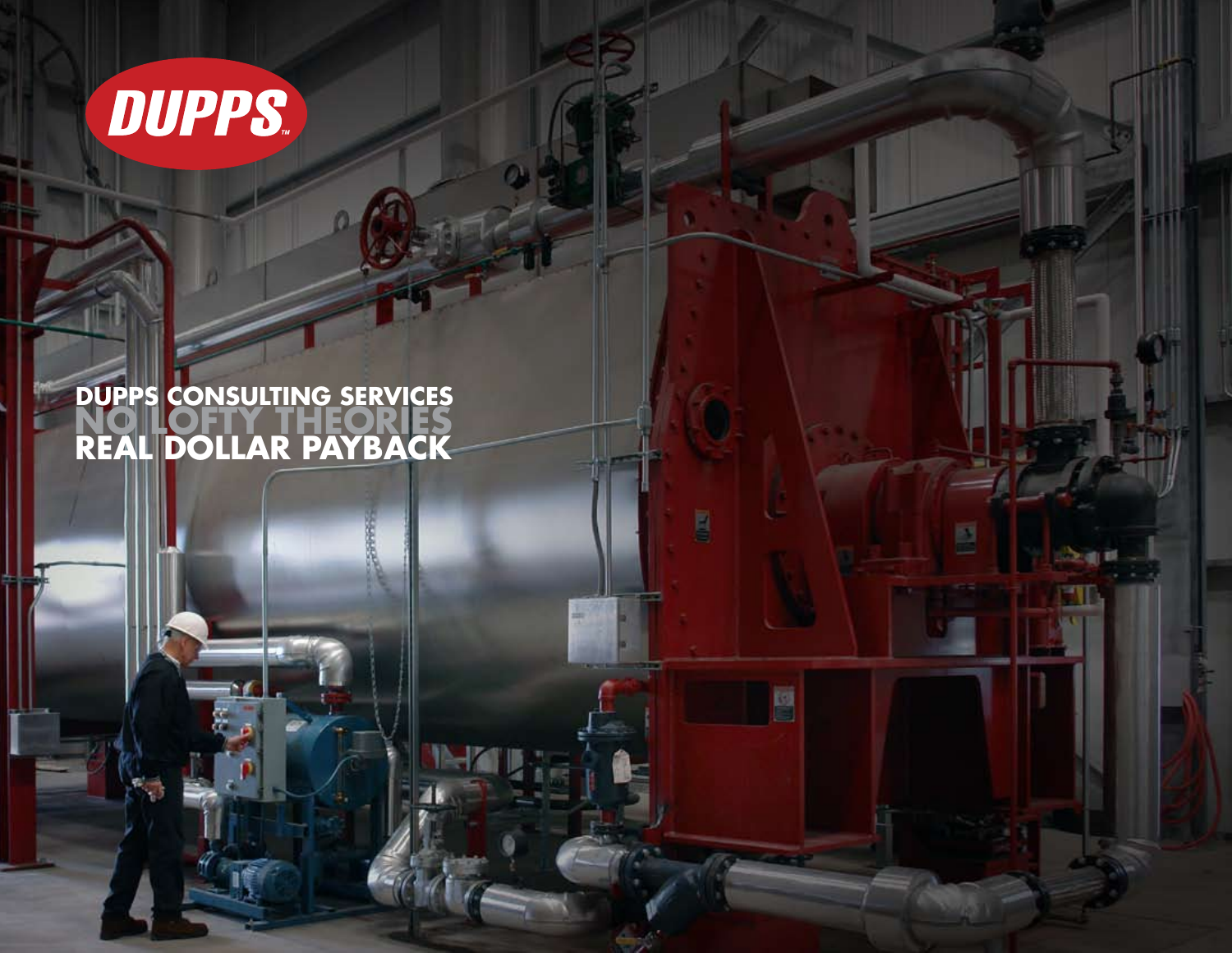### **Dupps Consulting Services The extra throughput, greater uptime and consistent quality you never knew you had.**

Often the most cost-effective way to increase a plant's efficiency and uptime — and improve product quality — is to optimize what is already in place. The Dupps Consulting Services team will help you realize the untapped performance that's just waiting to get out of your Dupps Cookors, Pressor® screw presses and other process systems.

Through its many years of designing, building, installing and servicing all kinds of rendering machinery, as well as entire rendering facilities, Dupps has developed the accumulated experience that can help improve nearly any plant — sometimes dramatically so.

Dupps consulting services have proved especially beneficial for older plants which may not be using the latest equipment or control technology for feedstocks that have changed over time, or may be facing the loss of institutional knowledge through employee turnover.

With ever increasing demands to produce higher volumes and higher quality products, even well-run operations have benefitted from Dupps extensive process knowledge.

The most common areas of improvement are:

- Improved throughput Changes to feedstocks or simply just increased demand — often require more pressed cake per hour than ever before.
- **Increased uptime** Plant or machine downtime is becoming even more costly, particularly in rendering departments that are part of a complete poultry, pork or beef processing facility.
- Reduced maintenance and operating costs Along with service improvements are opportunities to reduce maintenance costs with tailored maintenance schedules and regimens, and increase efficiency with optimized operating parameters.
- Improved product quality Demand for less residual oil in meal, as well as extracting more oil for sale, means there is value added in re-configuring pressing machinery for optimal oil extraction.

*"Just re-configuring our presses increased throughput for both meal and oil by 38%, and lowered the residual oil in the meal by 1.5 percentage points. It was eye-opening to learn from the Dupps staff about better operation and maintenance of the facility."* 

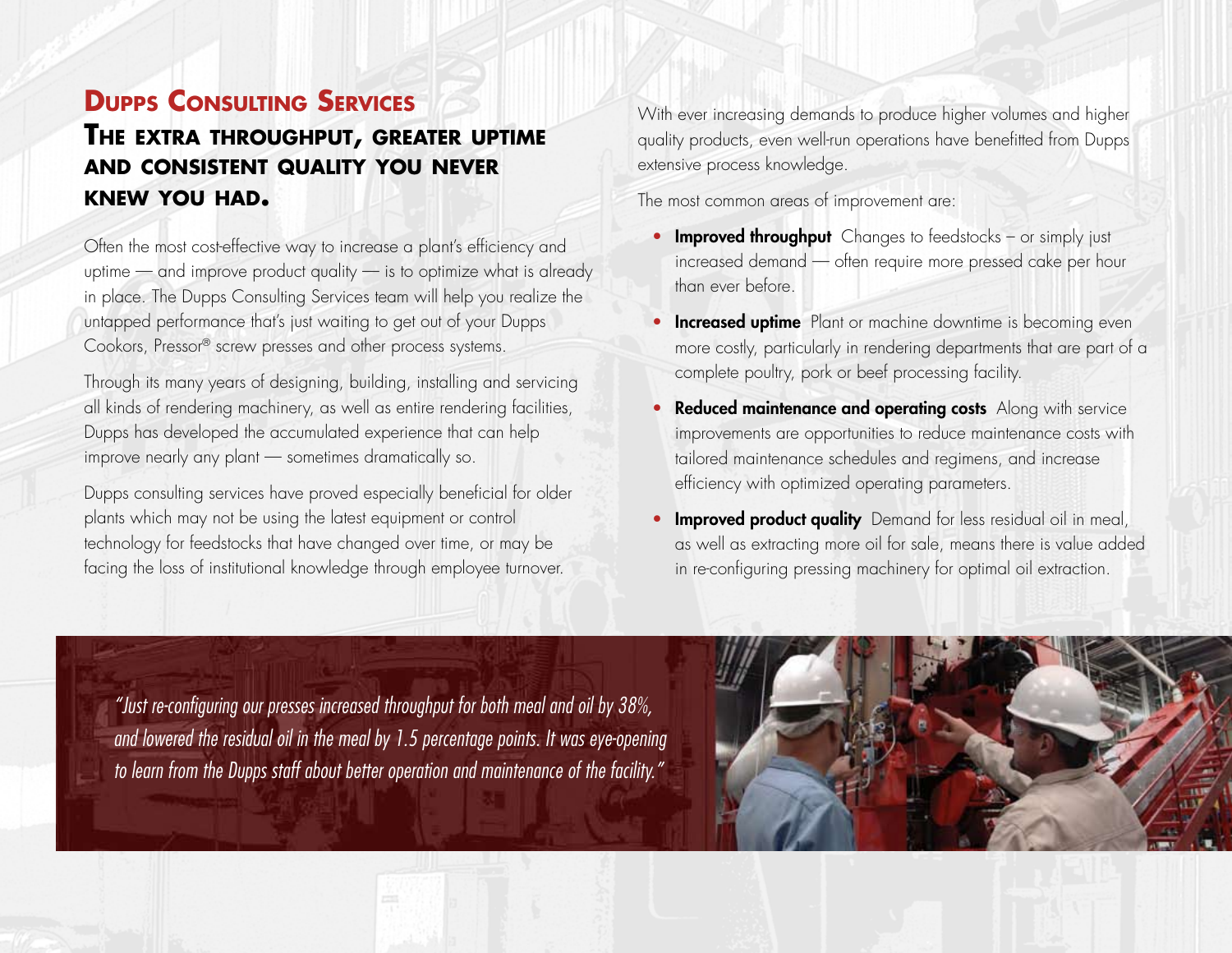Consulting projects are tailored to each client's unique needs, ranging in scope from an entire plant evaluation, to optimizing a specific piece of rendering process equipment. Throughout the project, Dupps consultants work closely with management, plant operations and maintenance staff; often operators and maintenance personnel benefit by learning best practices during their time working alongside Dupps' expert staff.

A comprehensive final report details project findings, and includes recommendations specifically aimed at achieving the client's goals. These recommendations often reveal no- or low-cost, easy to implement steps to dramatically improve plant or equipment performance, as well as longer-term investments that can boost throughput, increase uptime, improve product quality and lower operating costs over time.

*"A lot of times bad habits can be formed over the years and the service really helps to set up SOP's to maximize the equipment. This provided a great learning tool for all involved. We would definitely use this service again."*



## **Evaluate pressing operations pork rendering**

#### **Objectives**

- Increase throughput. Reduce fat residual in the meal.
- Reduce maintenance cost.

Due to varying protein and fat percentages in the feed, coupled with variable feed rates, the plant was struggling to deliver a consistent finished product from 'soupy'/high fines feedstock. Dupps consultants conducted a five-day press optimization evaluation, systematically reviewing press configuration and operational and maintenance procedures. Multiple changes were recommended, all focusing on increased productivity and output quality without adding capital equipment.

#### **Results**

- Meal and oil production were both increased by 38%.
- At the same time, fat residuals in pressed cake was reduced by 1.5 percentage points.
- Additional plant capacity amounting to a \$16,000,000 annual increase in revenue opportunity.